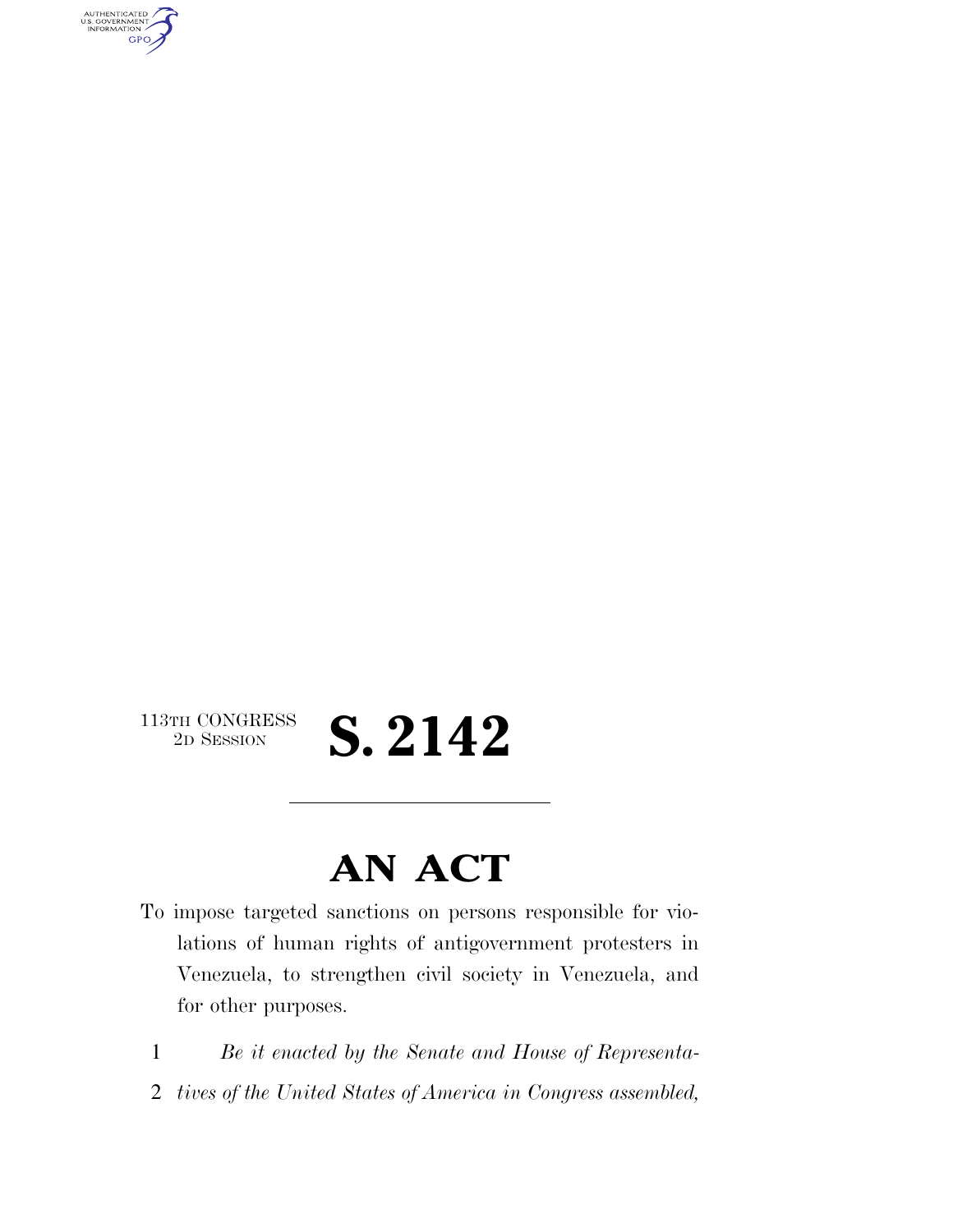#### **SECTION 1. SHORT TITLE.**

 This Act may be cited as the ''Venezuela Defense of Human Rights and Civil Society Act of 2014''.

#### **SEC. 2. FINDINGS.**

Congress makes the following findings:

 (1) The Central Bank of Venezuela and the Na- tional Statistical Institute of Venezuela stated that the annual inflation rate in Venezuela in 2013 was 56.30, the highest level of inflation in the Western Hemisphere and the third highest level of inflation in the world behind South Sudan and Syria.

 (2) The Central Bank of Venezuela and the Government of Venezuela have imposed a series of currency controls that has exacerbated economic problems and, according to the World Economic Forum, has become the most problematic factor for doing business in Venezuela.

 (3) The Central Bank of Venezuela declared that the scarcity index of Venezuela reached 29.4 percent in March 2014, which signifies that fewer 21 than one in 4 basic goods is unavailable at any given time. The Central Bank has not released any infor-mation on the scarcity index since that time.

†**S 2142 ES** (4) Since 1999, violent crime in Venezuela has risen sharply and the Venezuelan Violence Observ-atory, an independent nongovernmental organiza-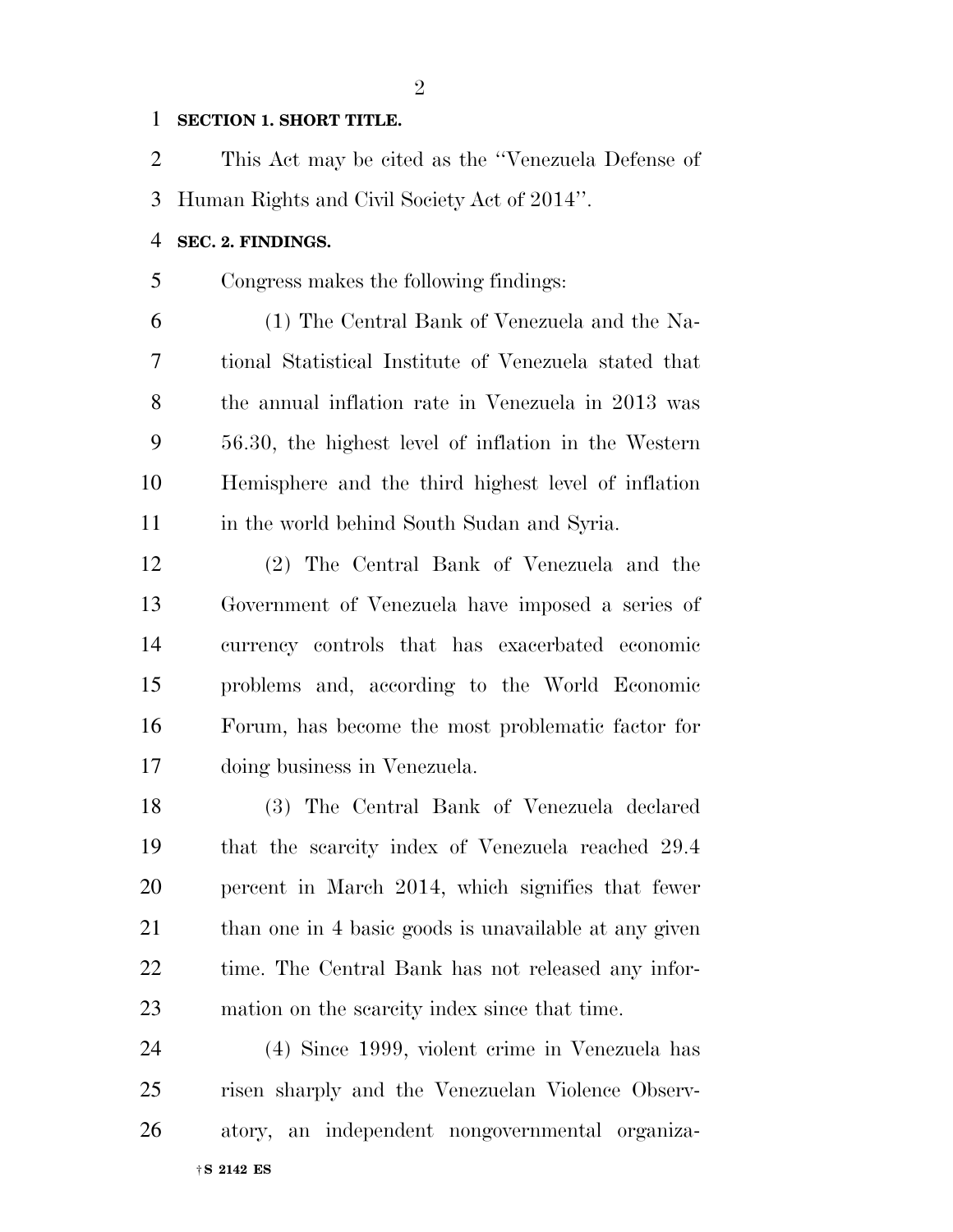tion, found the national per capita murder rate to be 79 per 100,000 people in 2013.

 (5) The international nongovernmental organi- zation Human Rights Watch recently stated, ''Under 5 the leadership of President Chavez and now Presi- dent Maduro, the accumulation of power in the exec- utive branch and the erosion of human rights guar- antees have enabled the government to intimidate, censor, and prosecute its critics.''.

 (6) The Country Reports on Human Rights Practices for 2013 of the Department of State main- tained that in Venezuela ''the government did not respect judicial independence or permit judges to act according to the law without fear of retaliation'' and ''the government used the judiciary to intimidate and selectively prosecute political, union, business, and civil society leaders who were critical of govern-ment policies or actions''.

 (7) The Government of Venezuela has detained foreign journalists and threatened and expelled international media outlets operating in Venezuela, and the international nongovernmental organization Freedom House declared that Venezuela's ''media climate is permeated by intimidation, sometimes in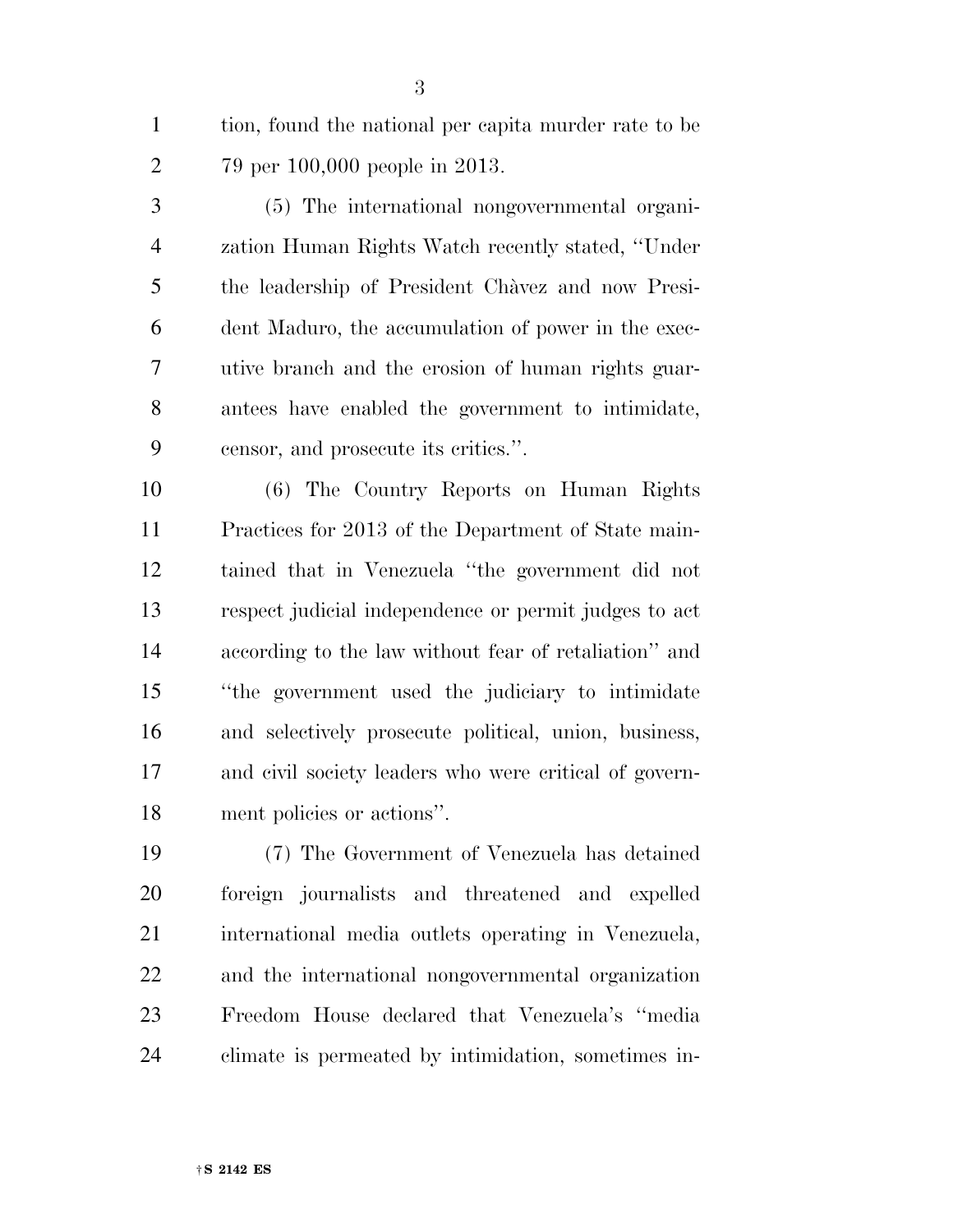cluding physical attacks, and strong antimedia rhet-oric by the government is common''.

 (8) Since February 4, 2014, the Government of Venezuela has responded to antigovernment protests with violence and killings perpetrated by its public security forces.

 (9) In May 2014, Human Rights Watch found that the unlawful use of force perpetrated against antigovernment protesters was ''part of a systematic practice by the Venezuelan security forces''.

 (10) As of September 1, 2014, 41 people had been killed, approximately 3,000 had been arrested unjustly, and more than 150 remained in prison and faced criminal charges as a result of antigovernment demonstrations throughout Venezuela.

 (11) Opposition leader Leopoldo Lopez was ar- rested on February 18, 2014, in relation to the pro- tests and was unjustly charged with criminal incite- ment, conspiracy, arson, and property damage. Since his arrest, Lopez has been held in solitary confine- ment and has been denied 58 out of 60 of his pro-posed witnesses at his ongoing trial.

 (12) As of September 1, 2014, not a single member of the public security forces of the Govern-ment of Venezuela had been held accountable for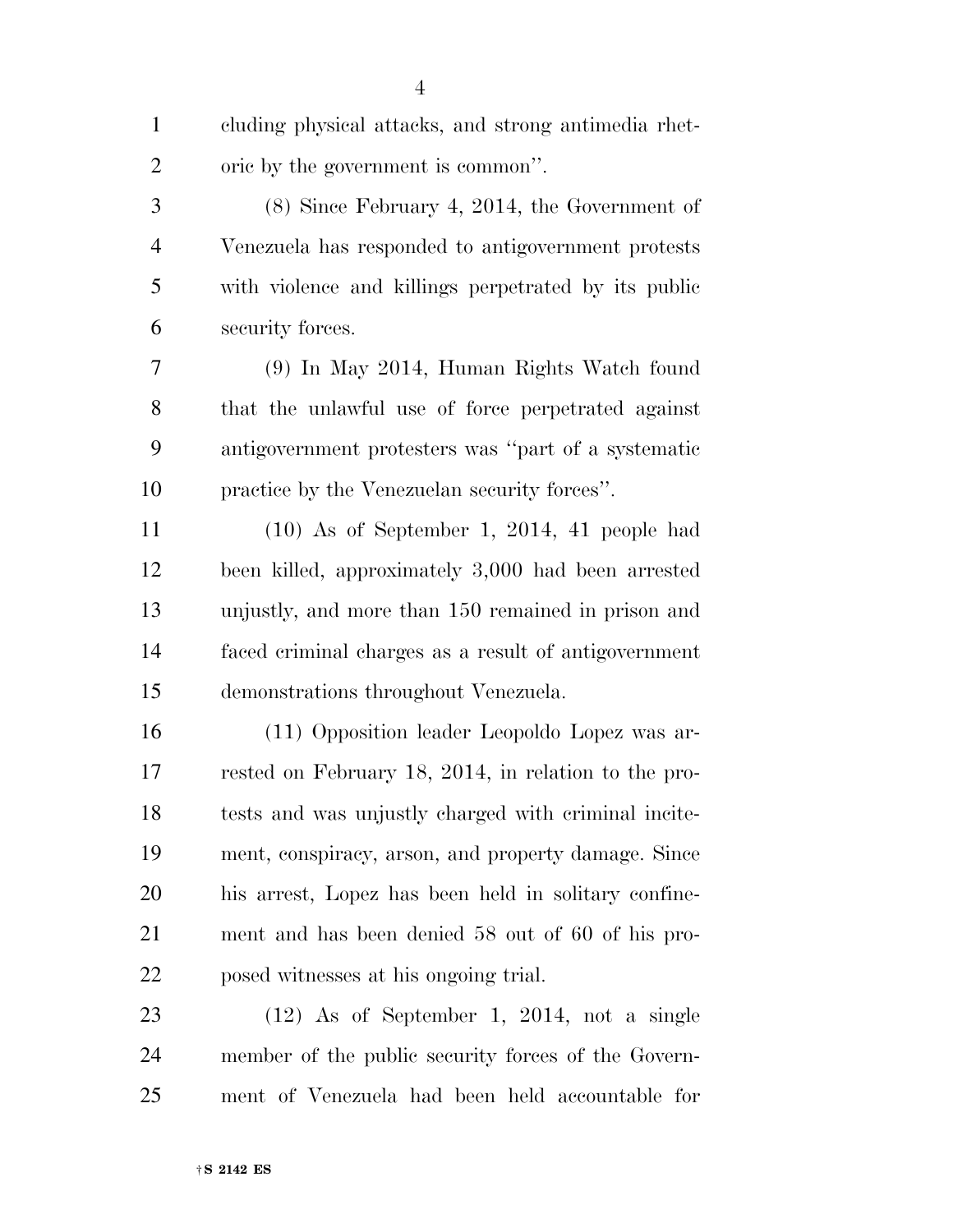acts of violence perpetrated against antigovernment protesters.

| SEC. | 3. | <b>SENSE</b>                      | OF | <b>CONGRESS</b>                      | <b>REGARDING</b> |
|------|----|-----------------------------------|----|--------------------------------------|------------------|
|      |    |                                   |    | ANTIGOVERNMENT PROTESTS IN VENEZUELA |                  |
|      |    |                                   |    | AND THE NEED TO PREVENT FURTHER VIO- |                  |
|      |    | LENCE IN VENEZUELA.               |    |                                      |                  |
|      |    | It is the sense of Congress that— |    |                                      |                  |

 (1) the United States aspires to a mutually beneficial relationship with Venezuela based on re- spect for human rights and the rule of law and a functional and productive relationship on issues of public security, including counternarcotics and counterterrorism;

 (2) the United States supports the people of Venezuela in their efforts to realize their full eco- nomic potential and to advance representative de- mocracy, human rights, and the rule of law within 18 their country;

 (3) the chronic mismanagement by the Govern- ment of Venezuela of its economy has produced con- ditions of economic hardship and scarcity of basic goods and foodstuffs for the people of Venezuela;

 (4) the failure of the Government of Venezuela to guarantee minimal standards of public security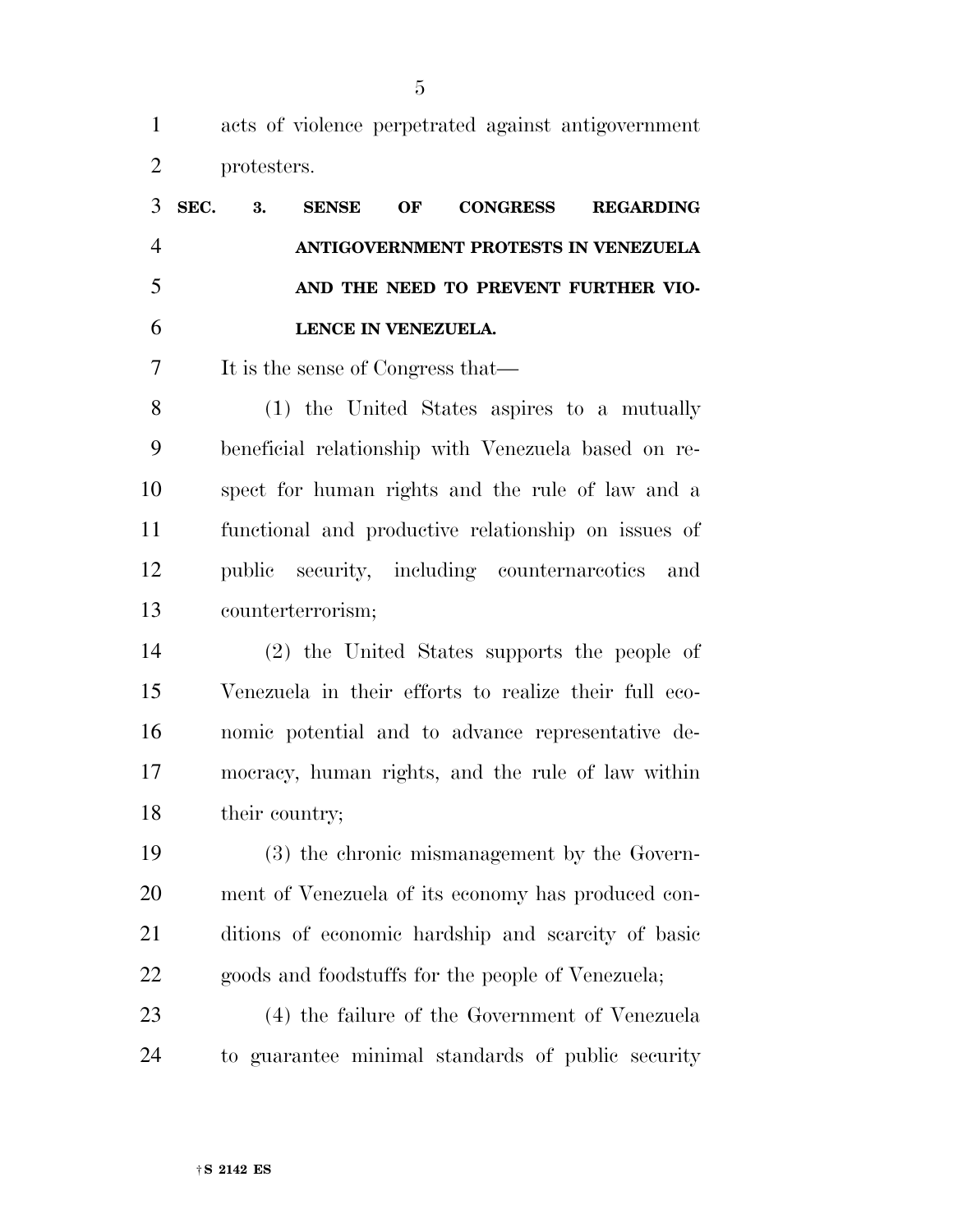for its citizens has led the country to become one of 2 the most violent and corrupt in the world;

 (5) the Government of Venezuela continues to take steps to remove checks and balances on the ex- ecutive, politicize the judiciary, undermine the inde- pendence of the legislature through use of executive decree powers, persecute and prosecute its political opponents, curtail freedom of the press, and limit the free expression of its citizens;

 (6) Venezuelans, responding to ongoing eco- nomic hardship, high levels of crime and violence, and the lack of basic political rights and individual freedoms, have turned out in demonstrations in Ca- racas and throughout the country to protest the fail- ure of the Government of Venezuela to protect the political and economic well-being of its citizens; and

 (7) the repeated use of violence perpetrated by the National Guard and security personnel of Ven- ezuela, as well as persons acting on behalf of the Government of Venezuela, against antigovernment protesters that began on February 4, 2014, is intol- erable and the use of unprovoked violence by pro-testers is also a matter of serious concern.

#### **SEC. 4. UNITED STATES POLICY TOWARD VENEZUELA.**

It is the policy of the United States—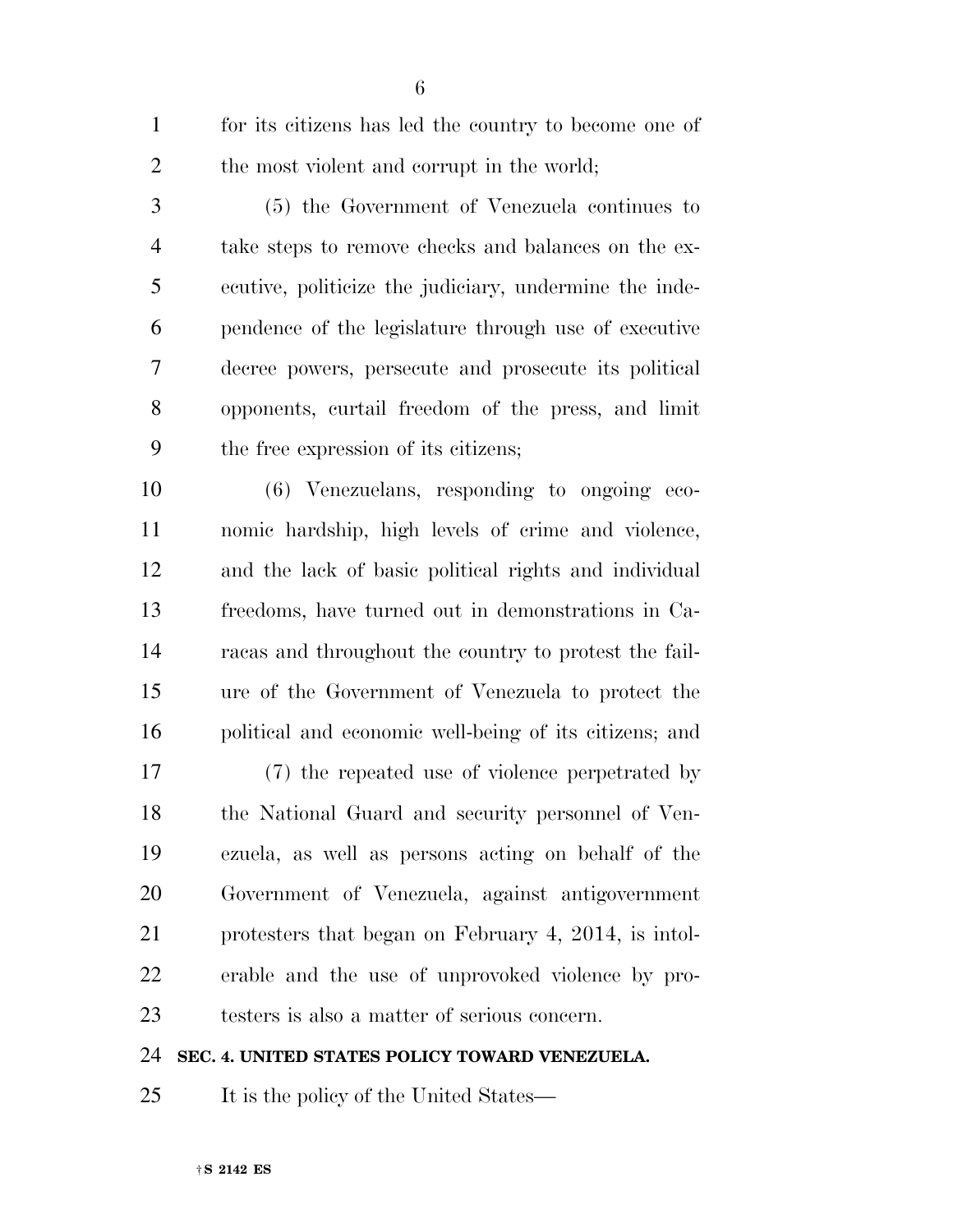(1) to support the people of Venezuela in their aspiration to live under conditions of peace and rep- resentative democracy as defined by the Inter-Amer- ican Democratic Charter of the Organization of American States;

 (2) to work in concert with the other member states within the Organization of American States, as well as the countries of the European Union, to ensure the peaceful resolution of the current situa- tion in Venezuela and the immediate cessation of vi-olence against antigovernment protestors;

 (3) to hold accountable government and secu- rity officials in Venezuela responsible for or complicit in the use of force in relation to antigovernment protests and similar future acts of violence; and

 (4) to continue to support the development of democratic political processes and independent civil society in Venezuela.

 **SEC. 5. SANCTIONS ON PERSONS RESPONSIBLE FOR VIO-LENCE IN VENEZUELA.** 

 (a) IN GENERAL.—The President shall impose the sanctions described in subsection (b) with respect to any foreign person, including any current or former official of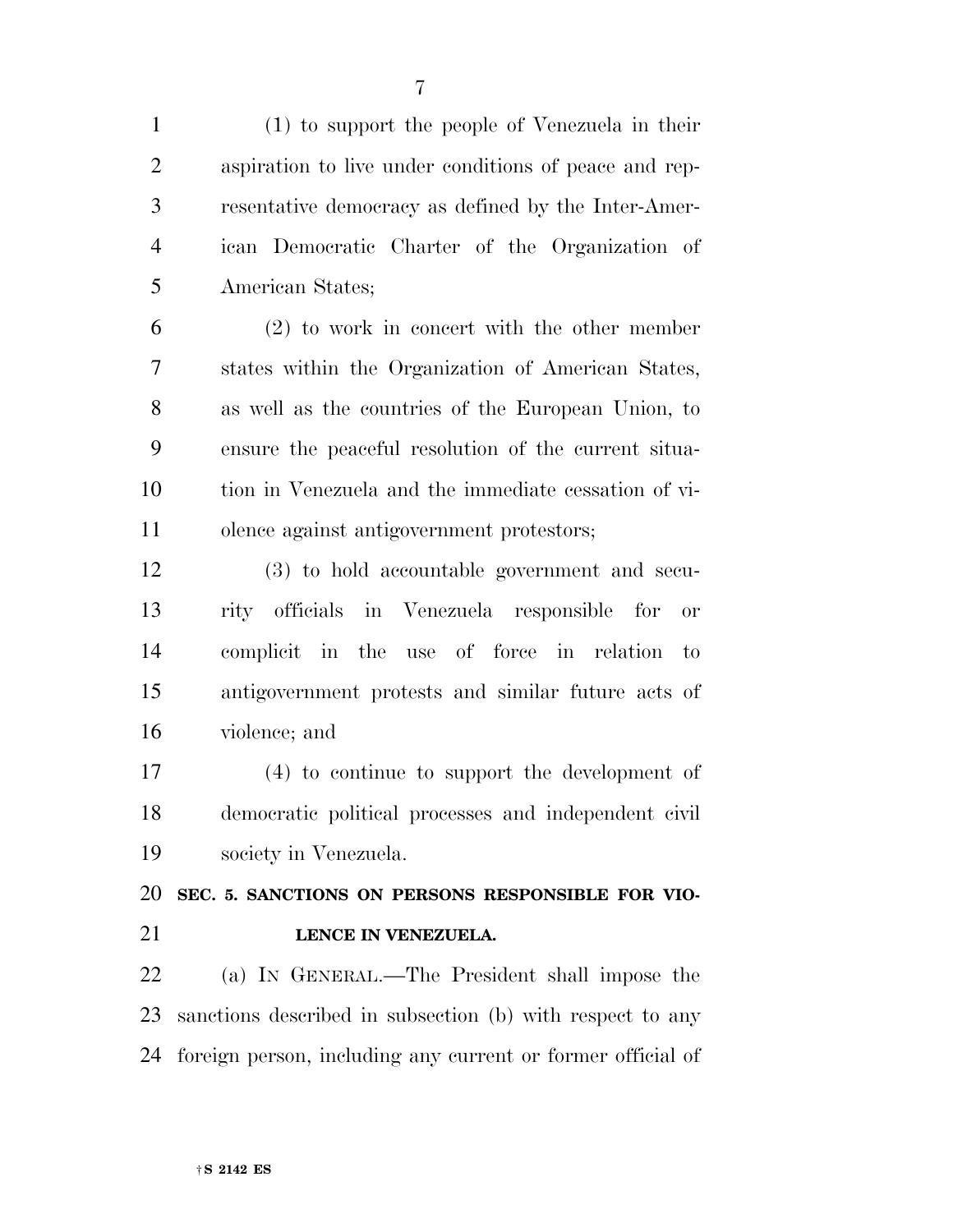the Government of Venezuela or any person acting on be-

half of that Government, that the President determines—

 (1) has perpetrated, or is responsible for order- ing or otherwise directing, significant acts of vio- lence or serious human rights abuses in Venezuela against persons associated with the antigovernment protests in Venezuela that began on February 4, 2014; (2) has ordered or otherwise directed the arrest or prosecution of a person in Venezuela primarily because of the person's legitimate exercise of free- dom of expression or assembly; or (3) has knowingly materially assisted, spon- sored, or provided significant financial, material, or technological support for, or goods or services in support of, the commission of acts described in para- graph (1) or (2). (b) SANCTIONS DESCRIBED.—

 (1) IN GENERAL.—The sanctions described in this subsection are the following:

 (A) ASSET BLOCKING.—The exercise of all powers granted to the President by the Inter- national Emergency Economic Powers Act (50 U.S.C. 1701 et seq.) to the extent necessary to block and prohibit all transactions in all prop-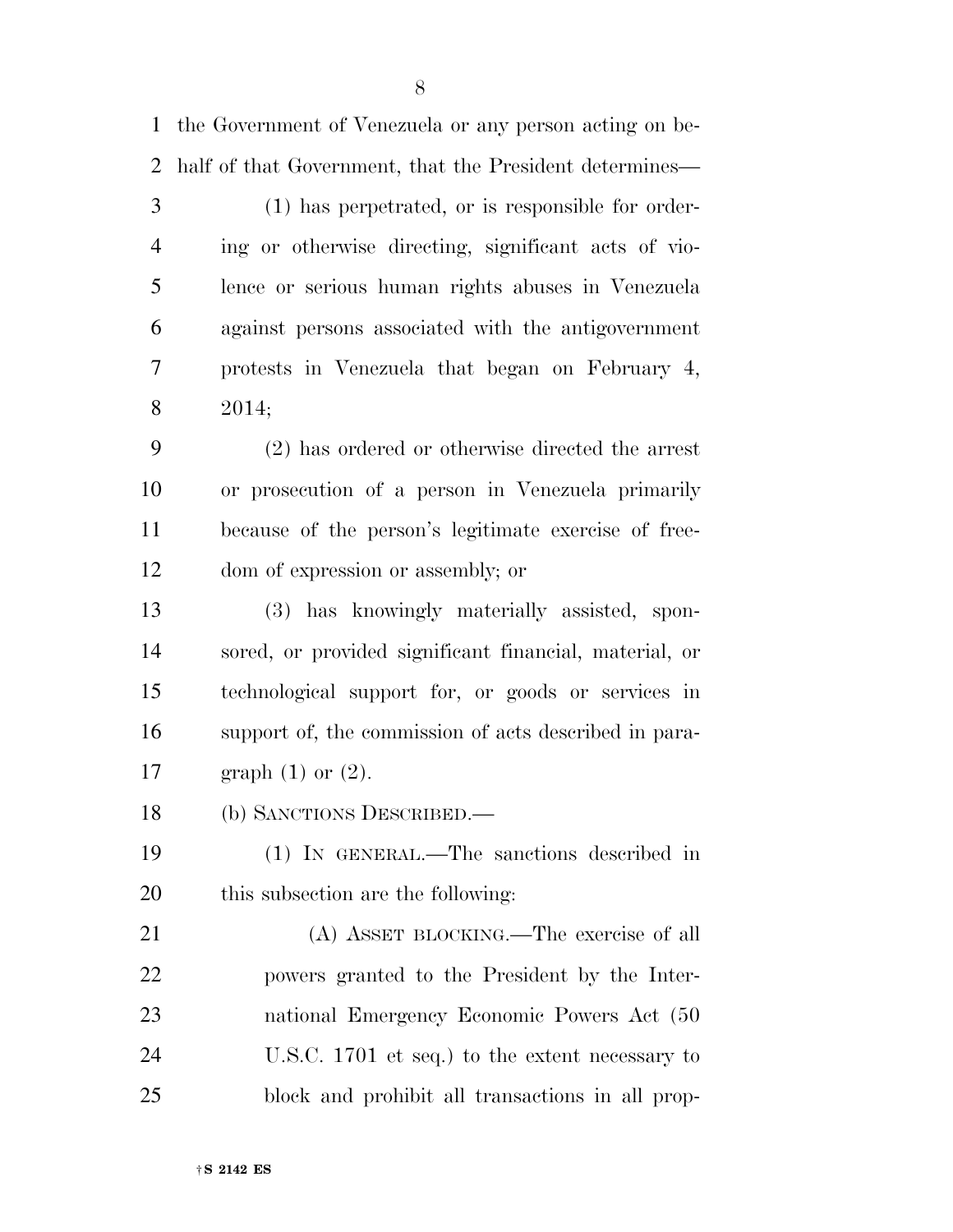| $\mathbf{1}$   | erty and interests in property of a person deter-    |
|----------------|------------------------------------------------------|
| $\mathfrak{2}$ | mined by the President to be subject to sub-         |
| 3              | section (a) if such property and interests in        |
| $\overline{4}$ | property are in the United States, come within       |
| 5              | the United States, or are or come within the         |
| 6              | possession or control of a United States person.     |
| $\overline{7}$ | EXCLUSION FROM<br>(B)<br><b>THE</b><br><b>UNITED</b> |
| 8              | STATES AND REVOCATION OF VISA OR OTHER               |
| 9              | DOCUMENTATION.—In the case of an alien de-           |
| 10             | termined by the President to be subject to sub-      |
| 11             | section (a), denial of a visa to, and exclusion      |
| 12             | from the United States of, the alien, and rev-       |
| 13             | ocation in accordance with section $221(i)$ of the   |
| 14             | Immigration and Nationality Act (8 U.S.C.            |
| 15             | $(1201(i))$ , of any visa or other documentation of  |
| 16             | the alien.                                           |
| 17             | (2) PENALTIES.—A person that violates, at-           |
| 18             | tempts to violate, conspires to violate, or causes a |

 tempts to violate, conspires to violate, or causes a violation of paragraph (1)(A) or any regulation, li-20 cense, or order issued to carry out paragraph  $(1)(A)$  shall be subject to the penalties set forth in sub- sections (b) and (c) of section 206 of the Inter- national Emergency Economic Powers Act (50 U.S.C. 1705) to the same extent as a person that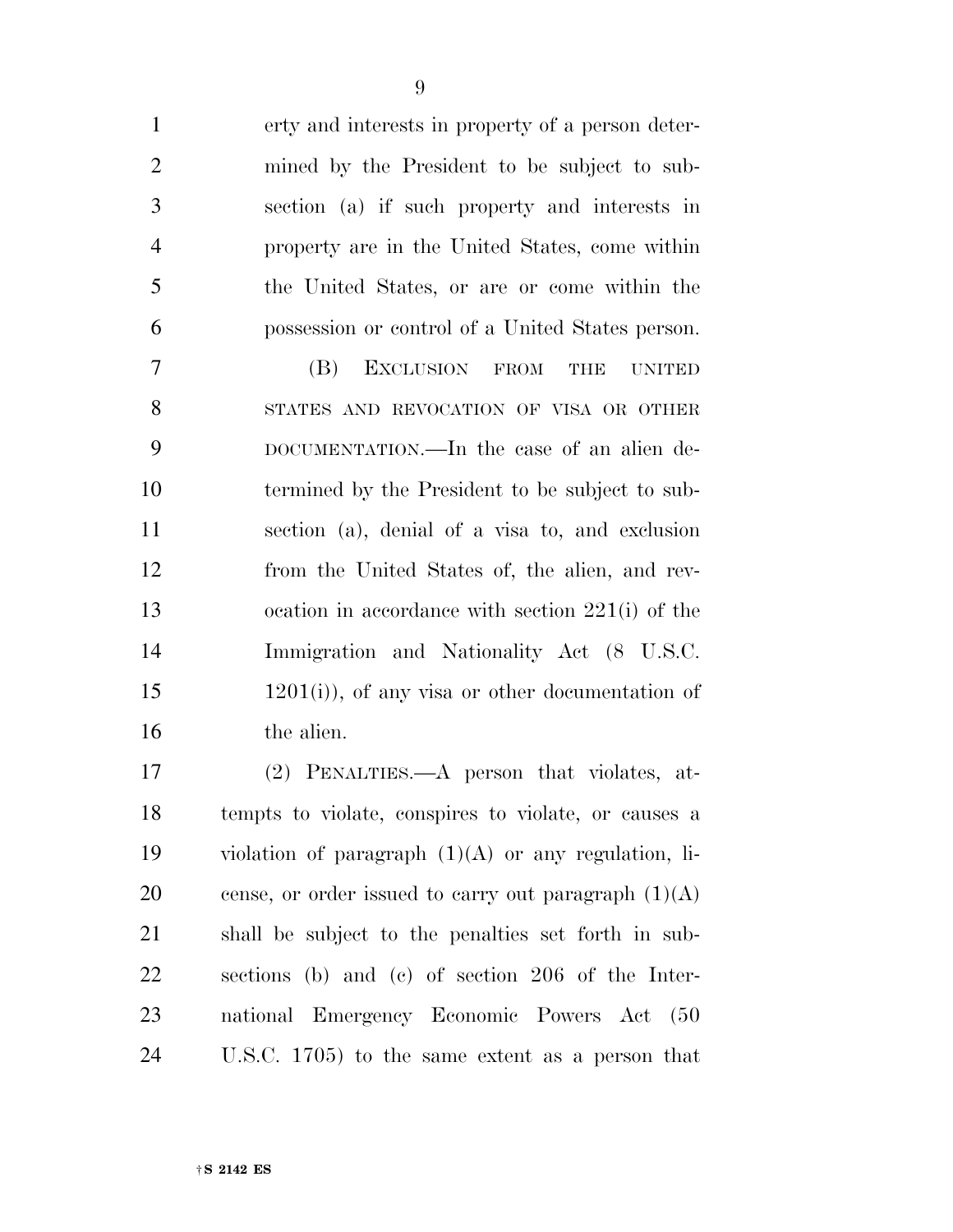commits an unlawful act described in subsection (a) of that section.

 (3) EXCEPTION RELATING TO IMPORTATION OF GOODS.—The requirement to block and prohibit all transactions in all property and interests in property 6 under paragraph  $(1)(A)$  shall not include the author- ity to impose sanctions on the importation of goods. 8 (4) EXCEPTION TO COMPLY WITH UNITED NA- TIONS HEADQUARTERS AGREEMENT.—Sanctions 10 under paragraph  $(1)(B)$  shall not apply to an alien if admitting the alien into the United States is nec- essary to permit the United States to comply with the Agreement regarding the Headquarters of the United Nations, signed at Lake Success June 26, 1947, and entered into force November 21, 1947, between the United Nations and the United States, or other applicable international obligations.

 (c) WAIVER.—The President may waive the applica- tion of sanctions under subsection (b) with respect to a person if the President—

 (1) determines that such a waiver is in the na-tional interest of the United States; and

 (2) on or before the date on which the waiver takes effect, submits to the Committee on Foreign Relations and the Committee on Banking Housing,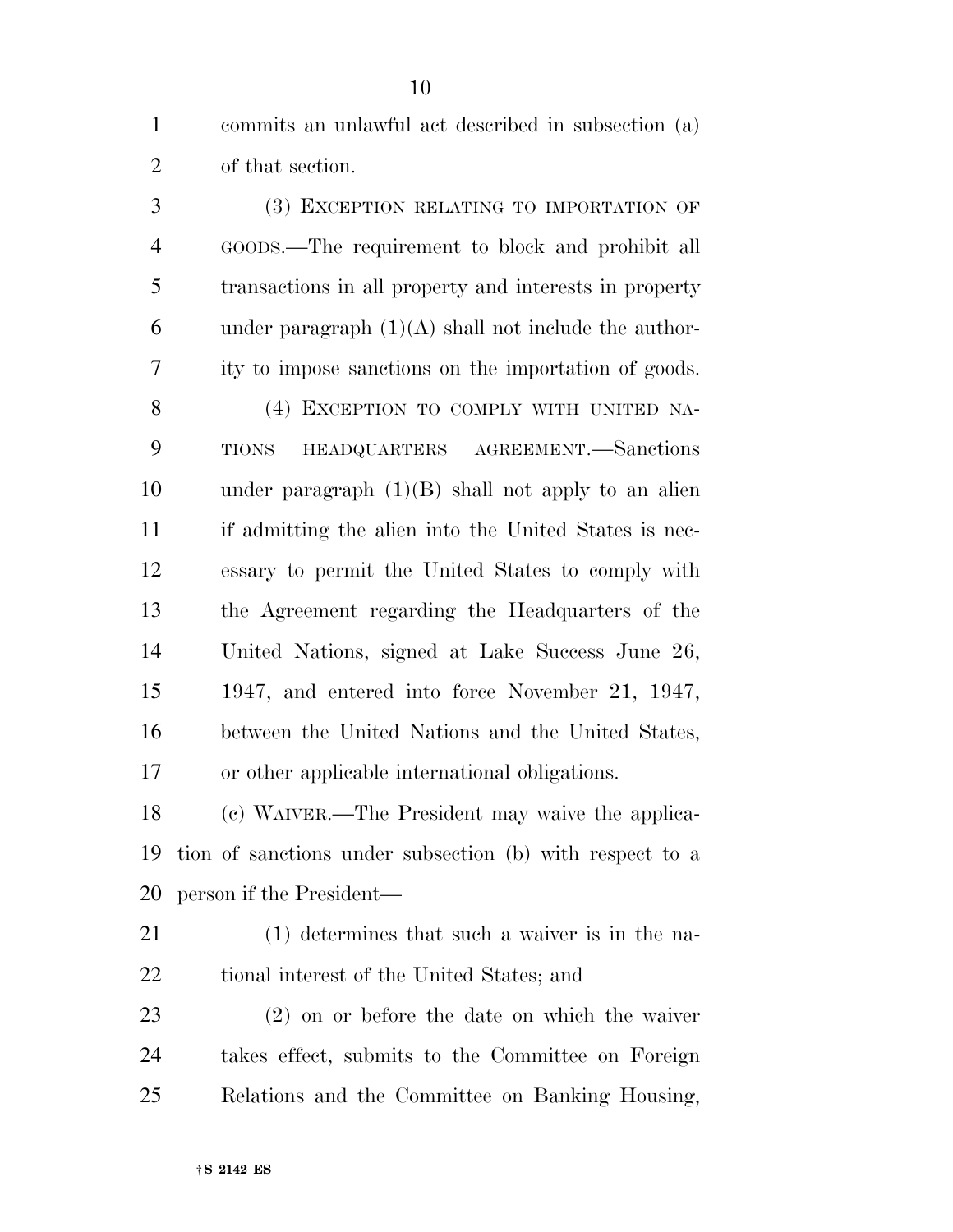and Urban Affairs of the Senate and the Committee on Foreign Affairs and the Committee on Financial Services of the House of Representatives a notice of and justification for the waiver. (d) REGULATORY AUTHORITY.—The President shall issue such regulations, licenses, and orders as are nec- essary to carry out this section. (e) TERMINATION.—The requirement to impose sanc-

 tions under this section shall terminate on December 31, 2016.

(f) DEFINITIONS.—In this section:

 (1) ADMITTED; ALIEN.—The terms ''admitted'' and ''alien'' have the meanings given those terms in section 101 of the Immigration and Nationality Act (8 U.S.C. 1101).

 (2) FINANCIAL INSTITUTION.—The term ''fi- nancial institution'' has the meaning given that term 18 in section 5312 of title 31, United States Code.

 (3) FOREIGN PERSON.—The term ''foreign per- son'' means a person that is not a United States person.

 (4) GOOD.—The term ''good'' has the meaning given that term in section 16 of the Export Adminis- tration Act of 1979 (50 U.S.C. App. 2415) (as con-tinued in effect pursuant to the International Emer-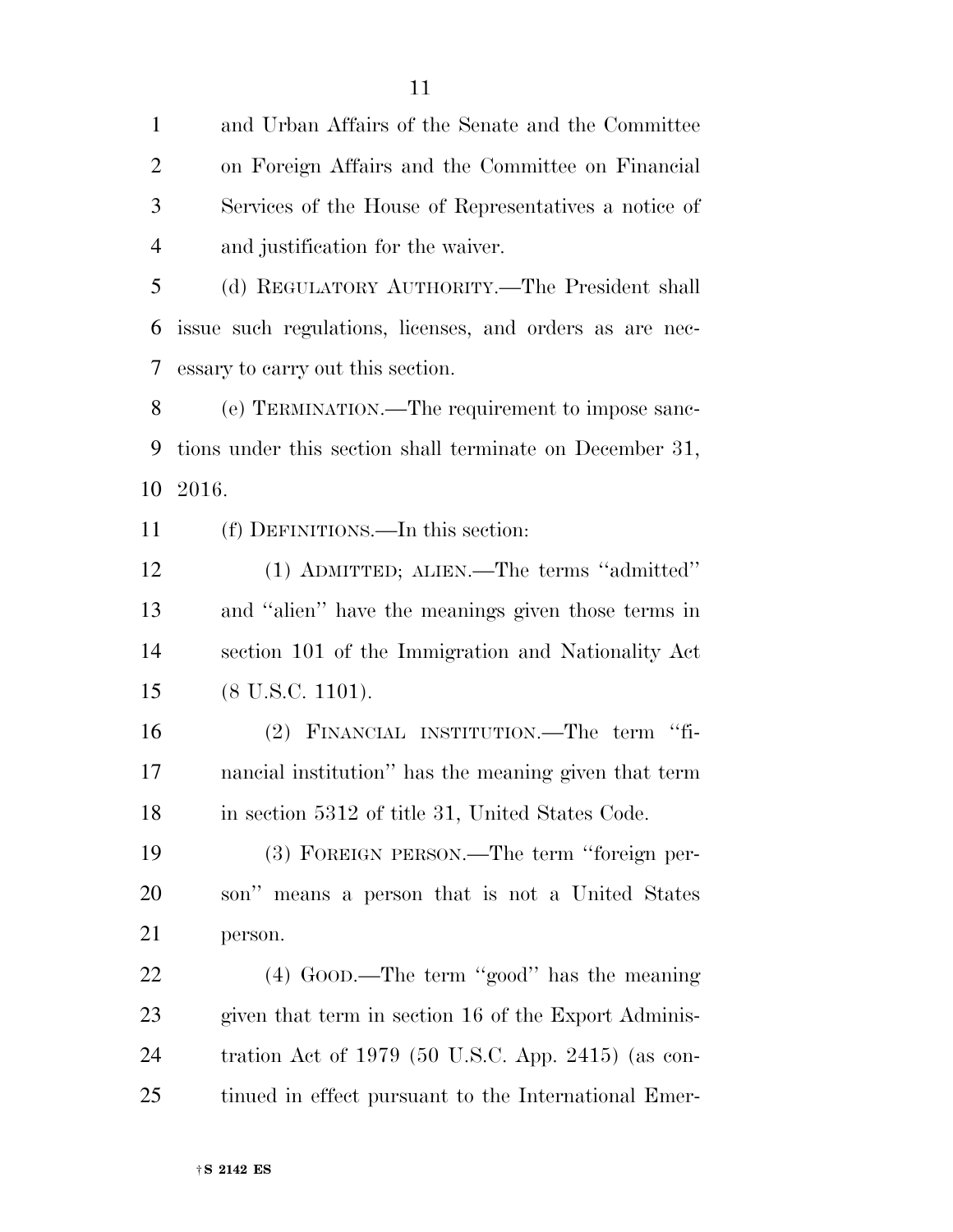gency Economic Powers Act (50 U.S.C. 1701 et seq.)). (5) KNOWINGLY.—The term ''knowingly'', with respect to conduct, a circumstance, or a result, means that a person has actual knowledge, or should have known, of the conduct, the circumstance, or the result. (6) MATERIALLY ASSISTED.—The term ''mate- rially assisted'' means the provision of assistance that is significant and of a kind directly relevant to acts described in paragraph (1) or (2) of subsection (a). (7) UNITED STATES PERSON.—The term ''United States person'' means— (A) a United States citizen or an alien law- fully admitted for permanent residence to the United States; or (B) an entity organized under the laws of the United States or of any jurisdiction within the United States, including a foreign branch of

21 such an entity.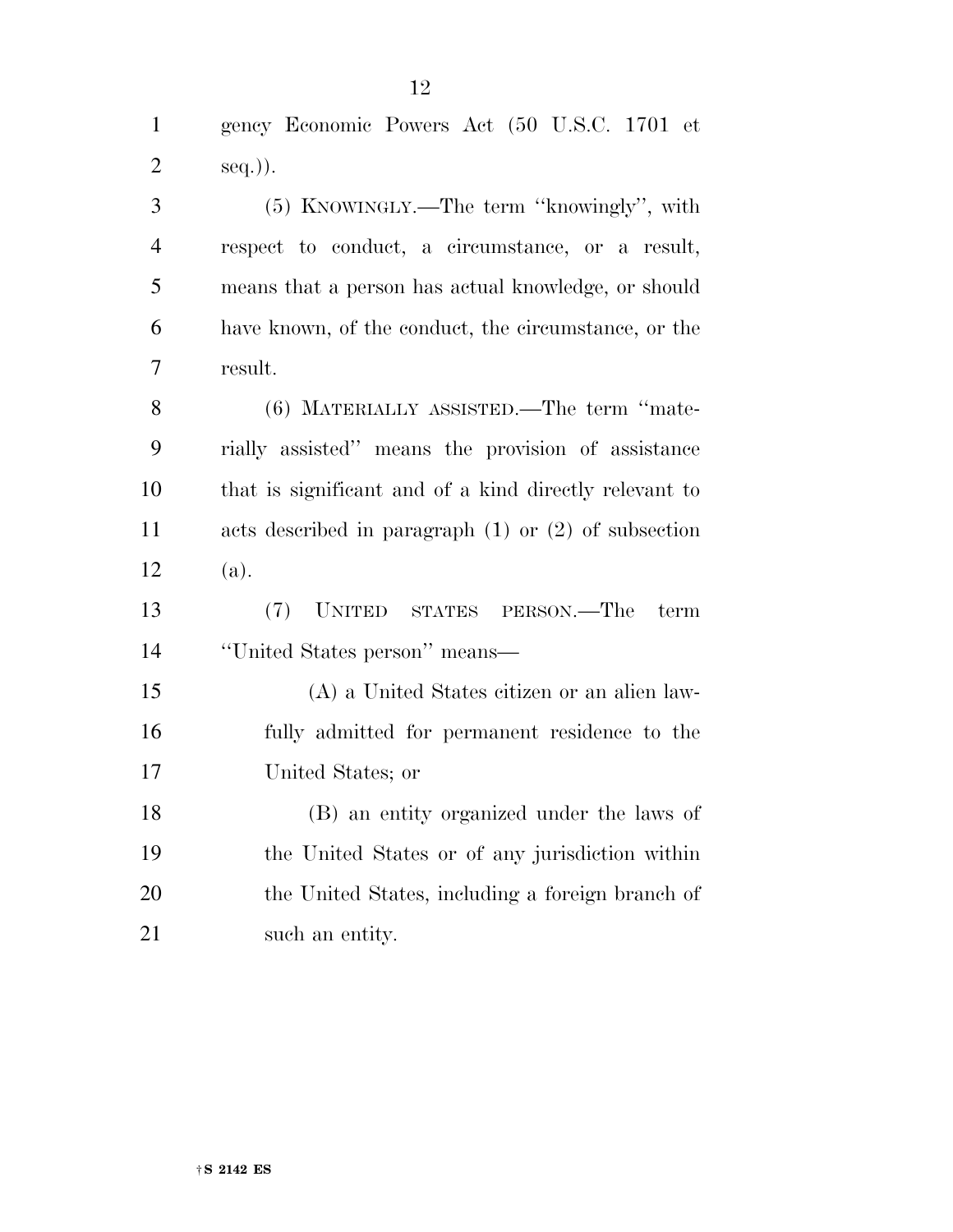|               |  | 1 SEC. 6. REPORT ON BROADCASTING, INFORMATION DIS- |  |
|---------------|--|----------------------------------------------------|--|
| $\mathcal{D}$ |  | TRIBUTION, AND CIRCUMVENTION TECH-                 |  |
| $\mathcal{R}$ |  | NOLOGY DISTRIBUTION IN VENEZUELA.                  |  |
|               |  |                                                    |  |

 (a) IN GENERAL.—Not later than 30 days after the date of the enactment of this Act, the Chairman of the Broadcasting Board of Governors (in this section referred to as the ''Board'') shall submit to Congress a report that includes—

 (1) a thorough evaluation of the governmental, political, and technological obstacles faced by the people of Venezuela in their efforts to obtain accu- rate, objective, and comprehensive news and infor-mation about domestic and international affairs;

 (2) an assessment of current efforts relating to broadcasting, information distribution, and cir- cumvention technology distribution in Venezuela, by the United States Government and otherwise; and

 (3) a strategy for expanding such efforts in Venezuela, including recommendations for additional measures to expand upon current efforts.

 (b) ELEMENTS.—The report required by subsection (a) shall include—

 (1) an assessment of the current level of Fed- eral funding dedicated to broadcasting, information distribution, and circumvention technology distribu-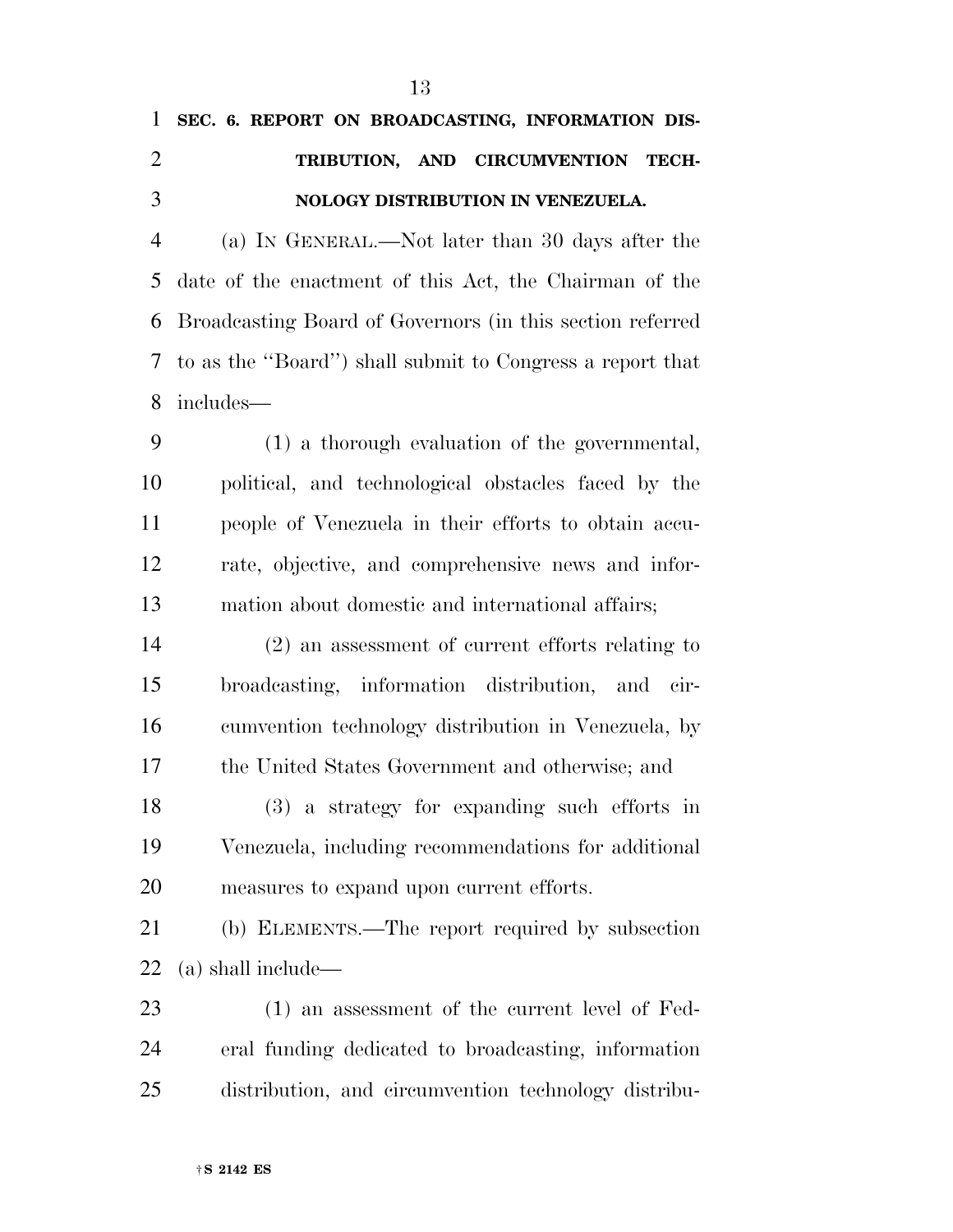| $\mathbf{1}$   | tion in Venezuela by the Board before the date of    |  |  |  |  |
|----------------|------------------------------------------------------|--|--|--|--|
| $\overline{2}$ | the enactment of this Act;                           |  |  |  |  |
| 3              | $(2)$ an assessment of the extent to which the       |  |  |  |  |
| $\overline{4}$ | current level and type of news and related program-  |  |  |  |  |
| 5              | ming and content provided by the Voice of America    |  |  |  |  |
| 6              | and other sources is addressing the informational    |  |  |  |  |
| 7              | needs of the people of Venezuela; and                |  |  |  |  |
| 8              | recommendations for increasing broad-<br>(3)         |  |  |  |  |
| 9              | casting, information distribution, and circumvention |  |  |  |  |
| 10             | technology distribution in Venezuela.                |  |  |  |  |
|                | Passed the Senate December 8, 2014.                  |  |  |  |  |
|                | Attest:                                              |  |  |  |  |
|                |                                                      |  |  |  |  |

*Secretary.*